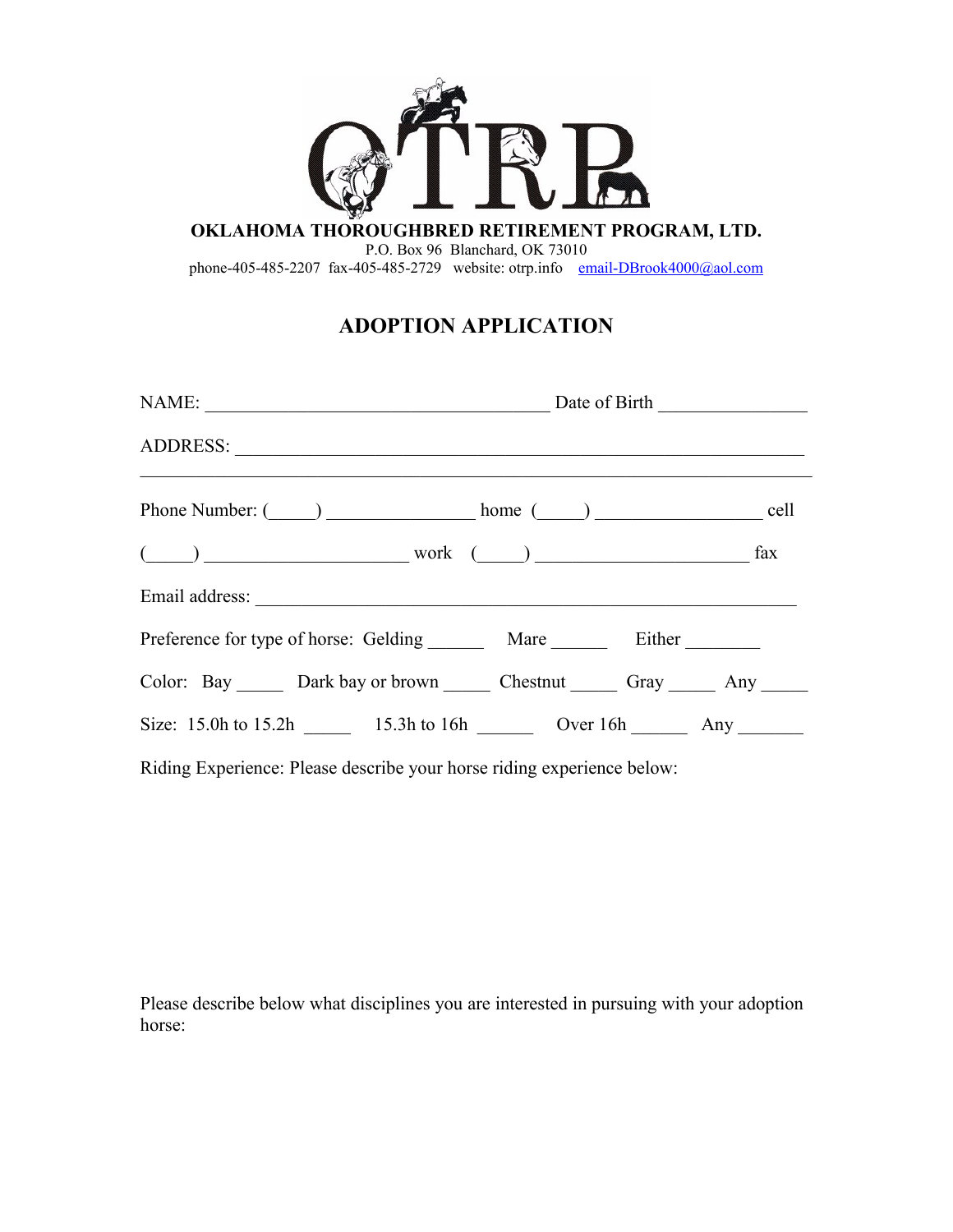OTRP Adoption Application Page 2

 $\mathbb{Z}$ 

Do you own the facilities where you would be stabling an adoption horse? If so, how many acres? What type of fencing and shelter does the property have?

 $\mathcal{L}_\text{max} = \mathcal{L}_\text{max} = \mathcal{L}_\text{max} = \mathcal{L}_\text{max} = \mathcal{L}_\text{max} = \mathcal{L}_\text{max} = \mathcal{L}_\text{max} = \mathcal{L}_\text{max} = \mathcal{L}_\text{max} = \mathcal{L}_\text{max} = \mathcal{L}_\text{max} = \mathcal{L}_\text{max} = \mathcal{L}_\text{max} = \mathcal{L}_\text{max} = \mathcal{L}_\text{max} = \mathcal{L}_\text{max} = \mathcal{L}_\text{max} = \mathcal{L}_\text{max} = \mathcal{$ 

 $\mathcal{L}_\text{max}$  , and the contribution of the contribution of the contribution of the contribution of the contribution of the contribution of the contribution of the contribution of the contribution of the contribution of t

Do you currently own other horses? \_\_\_\_\_\_\_\_\_\_\_\_\_\_\_\_\_\_\_\_\_\_\_\_\_\_\_\_If so, how many?  $\mathcal{L}_\text{max}$  , and the contribution of the contribution of the contribution of the contribution of the contribution of the contribution of the contribution of the contribution of the contribution of the contribution of t

 $\mathcal{L}_\text{max}$  , and the contribution of the contribution of the contribution of the contribution of the contribution of the contribution of the contribution of the contribution of the contribution of the contribution of t  $\mathcal{L}_\text{max}$  , and the contribution of the contribution of the contribution of the contribution of the contribution of the contribution of the contribution of the contribution of the contribution of the contribution of t  $\mathcal{L}_\text{max}$  , and the contribution of the contribution of the contribution of the contribution of the contribution of the contribution of the contribution of the contribution of the contribution of the contribution of t  $\mathcal{L}_\text{max}$  , and the contribution of the contribution of the contribution of the contribution of the contribution of the contribution of the contribution of the contribution of the contribution of the contribution of t

If you would be boarding an adoption horse at a boarding facility, what is the name, address and telephone number of the facility?

Please provide address, phone number and email address for your equine veterinarian below:

 $\mathcal{L}_\text{max}$  , and the contribution of the contribution of the contribution of the contribution of the contribution of the contribution of the contribution of the contribution of the contribution of the contribution of t  $\mathcal{L} = \{ \mathcal{L} \mathcal{L} \mathcal{L} \mathcal{L} \mathcal{L} \mathcal{L} \mathcal{L} \mathcal{L} \mathcal{L} \mathcal{L} \mathcal{L} \mathcal{L} \mathcal{L} \mathcal{L} \mathcal{L} \mathcal{L} \mathcal{L} \mathcal{L} \mathcal{L} \mathcal{L} \mathcal{L} \mathcal{L} \mathcal{L} \mathcal{L} \mathcal{L} \mathcal{L} \mathcal{L} \mathcal{L} \mathcal{L} \mathcal{L} \mathcal{L} \mathcal{L} \mathcal{L} \mathcal{L} \mathcal{L} \$  $\mathcal{L}_\mathcal{L} = \{ \mathcal{L}_\mathcal{L} = \{ \mathcal{L}_\mathcal{L} = \{ \mathcal{L}_\mathcal{L} = \{ \mathcal{L}_\mathcal{L} = \{ \mathcal{L}_\mathcal{L} = \{ \mathcal{L}_\mathcal{L} = \{ \mathcal{L}_\mathcal{L} = \{ \mathcal{L}_\mathcal{L} = \{ \mathcal{L}_\mathcal{L} = \{ \mathcal{L}_\mathcal{L} = \{ \mathcal{L}_\mathcal{L} = \{ \mathcal{L}_\mathcal{L} = \{ \mathcal{L}_\mathcal{L} = \{ \mathcal{L}_\mathcal{$  $\mathcal{L}_\mathcal{L} = \mathcal{L}_\mathcal{L} - \mathcal{L}_\mathcal{L}$ 

## **PLEASE READ CAREFULLY. THE ADOPTER AGREES TO THE FOLLOWING OTRP ADOPTION POLICIES:**

1. The adopted horse may only be transferred back to the Oklahoma Thoroughbred Retirement Program (OTRP).

2. The adopted horse may not be raced, bred, sold, given away, assigned or disposed of, or have any interest in thereof transferred. Registration papers **DO NOT** accompany the horse.

3. Transportation arrangements and costs are the responsibility of the adopter at the time of placement.

4. Unless in the event of an emergency, thirty days notice must be given to the OTRP in order to allow time to properly relocate the horse.

5. If an OTRP adoption horse is returned to the OTRP, a current coggins must accompany the horse.

6. The adopter may only release the horse from his/her care to the OTRP unless prior approval has been obtained from the OTRP.